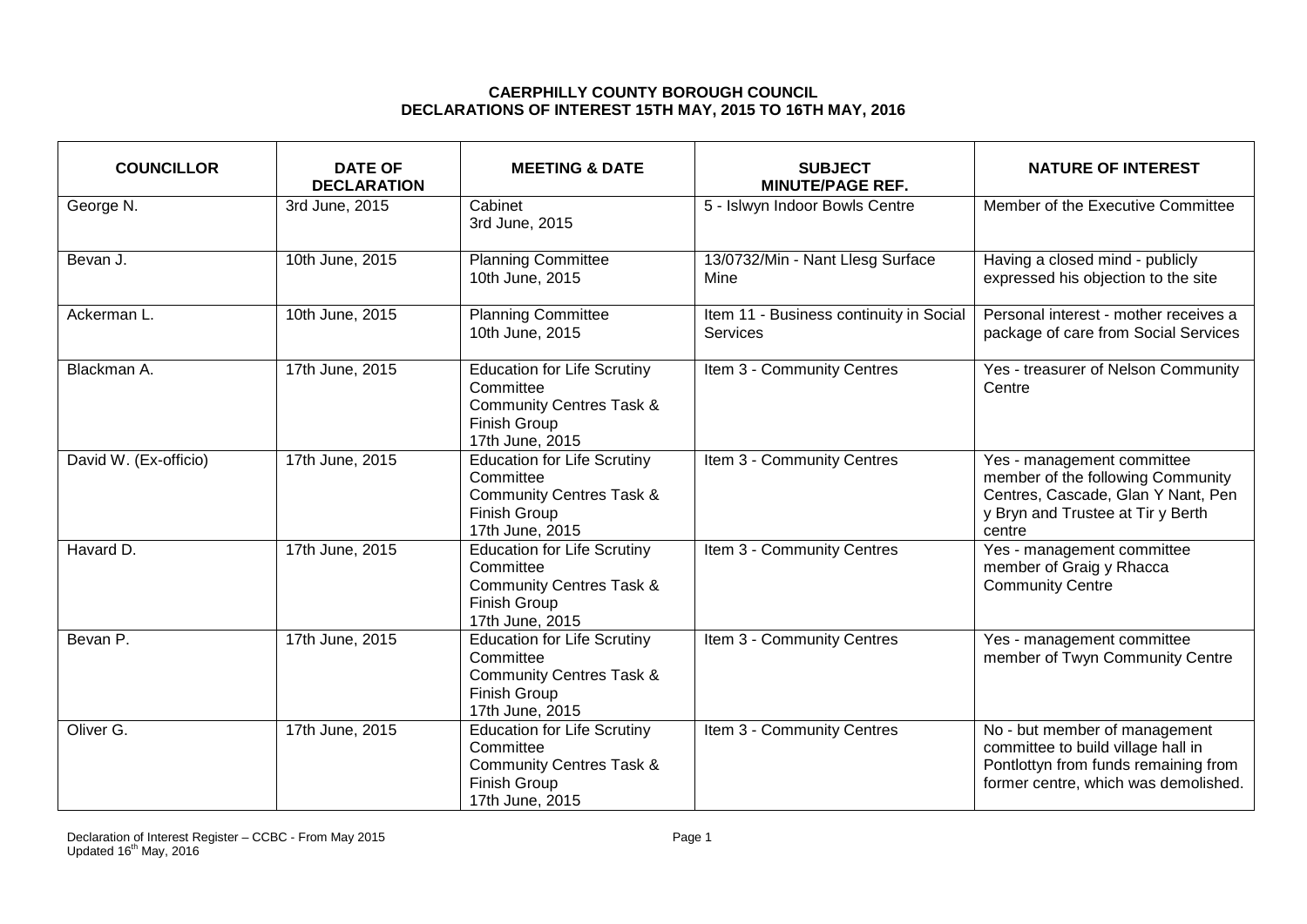| <b>COUNCILLOR</b> | <b>DATE OF</b><br><b>DECLARATION</b> | <b>MEETING &amp; DATE</b>                                                                                                       | <b>SUBJECT</b><br><b>MINUTE/PAGE REF.</b>                                                               | <b>NATURE OF INTEREST</b>                                                                                        |
|-------------------|--------------------------------------|---------------------------------------------------------------------------------------------------------------------------------|---------------------------------------------------------------------------------------------------------|------------------------------------------------------------------------------------------------------------------|
| Forehead C.       | 17th June, 2015                      | Cabinet<br>17th June, 2015                                                                                                      | Item 9 - Review of existing outdoor<br>recreation and leisure facilities                                | Brother has allotment at Pontygwindy,<br>Caerphilly                                                              |
| James M.          | 18th June, 2015                      | Planning site visit<br>18th June, 2015                                                                                          | 14/0847/Full - Land to the rear of<br>Brynmynach Avenue, Ystrad Mynach                                  | Family member lives in Brynmynach<br>Avenue                                                                      |
| Bevan J.          | 24th June, 2015                      | <b>Special Planning Committee</b><br>24th June, 2015                                                                            | 13/0732/MIN - Nant Llesg Surface<br>Mine                                                                | Having a closed mind - publicly<br>expressed his objection to the site in<br>his capacity as a Local Ward Member |
| Taylor J.         | 24th June, 2015                      | <b>Special Planning Committee</b><br>24th June, 2015                                                                            | 13/0732/MIN - Nant Llesg Surface<br>Mine                                                                | Personal interest - knew several<br>objectors from many years before -<br>non prejudicial                        |
| Pritchard J.A.    | 1st July, 2015                       | <b>Education for Life Scrutiny</b><br>Committee<br><b>Community Centres Task &amp;</b><br><b>Finish Group</b><br>1st July, 2015 | Item 3 - Community Centres                                                                              | Yes - management committee<br>member of Hengoed Community<br>Centre                                              |
| Bevan J.          | 6th July, 2015                       | Licensing & Gambling Sub-<br>Committee<br>6th July, 2015                                                                        | Item 3 - Premises Review -<br><b>Wheatsheaf Hotel</b>                                                   | Knows an Environmental Health<br>Officer at the meeting (former<br>neighbour) - personal, not prejudicial        |
| David W.          | 6th July, 2015                       | Licensing & Gambling Sub-<br>Committee<br>6th July, 2015                                                                        | Item 3 - Premises Review -<br><b>Wheathseaf Hotel</b>                                                   | Knows one of the residents making<br>representations - personal not<br>prejudicial                               |
| Andrews H.        | 13th July, 2015                      | Pensions/Compensation<br>Committee<br>13th July, 2015                                                                           | Applications for early retirement by<br>mutual consent Community and<br>Leisure Services                | Applicant is known to him                                                                                        |
| Andrews H.        | 13th July, 2015                      | Pensions/Compensation<br>Committee<br>13th July, 2015                                                                           | Applications for early retirement by<br>mutual consent<br>Schools - Headteacher                         | Applicant is known to him                                                                                        |
| Carter D.         | 13th July, 2015                      | Pensions/Compensation<br>Committee<br>13th July, 2015                                                                           | Applications for early retirement by<br>mutual consent<br>Schools - Headteacher                         | Applicant is known to him.                                                                                       |
| Pritchard J.      | 23rd June, 2015                      | <b>Health Social Care &amp; Well</b><br><b>Being Scrutiny Committee</b><br>26th June, 2015                                      | No specific item in receipt of and<br>services from Reablement Team and<br>would declare if need arises | No required to declare during the<br>course of the meeting                                                       |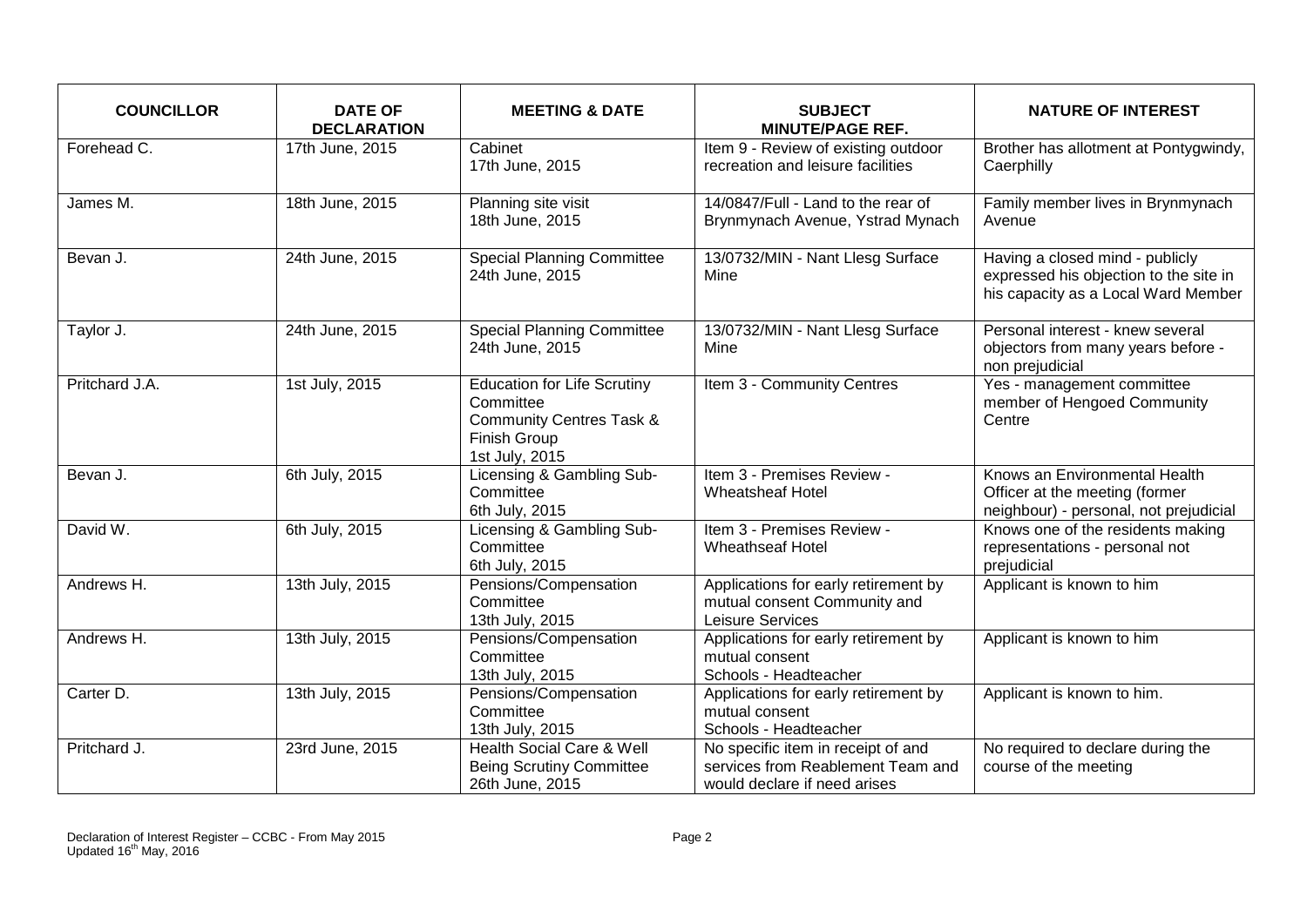| <b>COUNCILLOR</b>                               | <b>DATE OF</b><br><b>DECLARATION</b> | <b>MEETING &amp; DATE</b>                                                                  | <b>SUBJECT</b><br><b>MINUTE/PAGE REF.</b>                                          | <b>NATURE OF INTEREST</b>                                                                                     |
|-------------------------------------------------|--------------------------------------|--------------------------------------------------------------------------------------------|------------------------------------------------------------------------------------|---------------------------------------------------------------------------------------------------------------|
| Blackman A.                                     | 26th June, 2015                      | <b>Health Social Care &amp; Well</b><br><b>Being Scrutiny Committee</b><br>26th June, 2015 | No specific item - partially sighted and<br>would declare if need arises           | Not required to declare during the<br>course of meeting                                                       |
| Atkins G. (Mrs)<br><b>Tenant Representative</b> | 2nd July, 2015                       | Caerphilly Homes Task Group<br>2nd July, 2015                                              | <b>General Declaration as Council</b><br>Tenants                                   | General declaration as Council<br>Tenants                                                                     |
| Davies C (Mr)<br><b>Tenant Representative</b>   | 2nd July, 2015                       | Caerphilly Homes Task Group<br>2nd July, 2015                                              | <b>General Declaration as Council</b><br>Tenants                                   | General declaration as Council<br>Tenants                                                                     |
| McDermott M.<br><b>Tenant Representative</b>    | 2nd July, 2015                       | Caerphilly Homes Task Group<br>2nd July, 2015                                              | <b>General Declaration as Council</b><br>Tenants                                   | General declaration as Council<br>Tenants                                                                     |
| Lewis A.<br><b>Tenant Representative</b>        | 2nd July, 2015                       | <b>Caerphilly Homes Task Group</b><br>2nd July, 2015                                       | <b>General Declaration as Council</b><br>Tenants                                   | General declaration as Council<br>Tenants                                                                     |
| Andrews H.                                      | 15th July, 2015                      | <b>Grants to the Voluntary Sector</b><br>Panel<br>15th July, 2015                          | Item 7 - Appendix 2 15/GC023 -<br>Gilfach Old People's Welfare<br>Committee        | <b>Chair of Committee</b>                                                                                     |
| Andrews H.                                      | 15th July, 2015                      | <b>Grants to the Voluntary Sector</b><br>Panel<br>15th July, 2015                          | Item 7 - Appendix 2 - 15/GC039 -<br>Gilfach Old Age Pension's Assocation           | Involvement in Group                                                                                          |
| Cuss. C.                                        | 15th July, 2015                      | <b>Grants to the Voluntary Sector</b><br>Panel<br>15th July, 2015                          | Item 7 - Appendix 2 - 15/GC018 - Ael<br>Y Bryn Table Tennis Club                   | Close family membership                                                                                       |
| Lloyd K.                                        | 15th July, 2015                      | <b>Grants to the Voluntary Sector</b><br>Panel<br>15th July, 2015                          | Item 7 - Appendix 2 15/GC020 -<br><b>Trinant and Pentwyn Allotment</b>             | Plot owner                                                                                                    |
| Carter D.G.                                     | 5th August, 2015                     | <b>Planning Committee</b><br>5th August, 2015                                              | 6 - site visit code number<br>15/0226/COU - 55 Cardiff Road,<br>Bargoed            | Personal and prejudicial as public<br>perception is actively involved in<br>perceived 'rival establishments'. |
| Bolter D.                                       | 5th August, 2015                     | <b>Planning Committee</b><br>5th August, 2015                                              | 6 - site visit code number<br>15/0026/COU - 55 Cardiff Road,<br>Baroged (terraced) | On Licensing Committee that granted<br>the application                                                        |
| Bevan J.                                        | 5th August, 2015                     | <b>Planning Committee</b><br>5th August, 2015                                              | 7 - code number - 13/0782/MIN -<br>Nant Llesg Surface Mine                         | Publically declared application to<br>development (closed mind).                                              |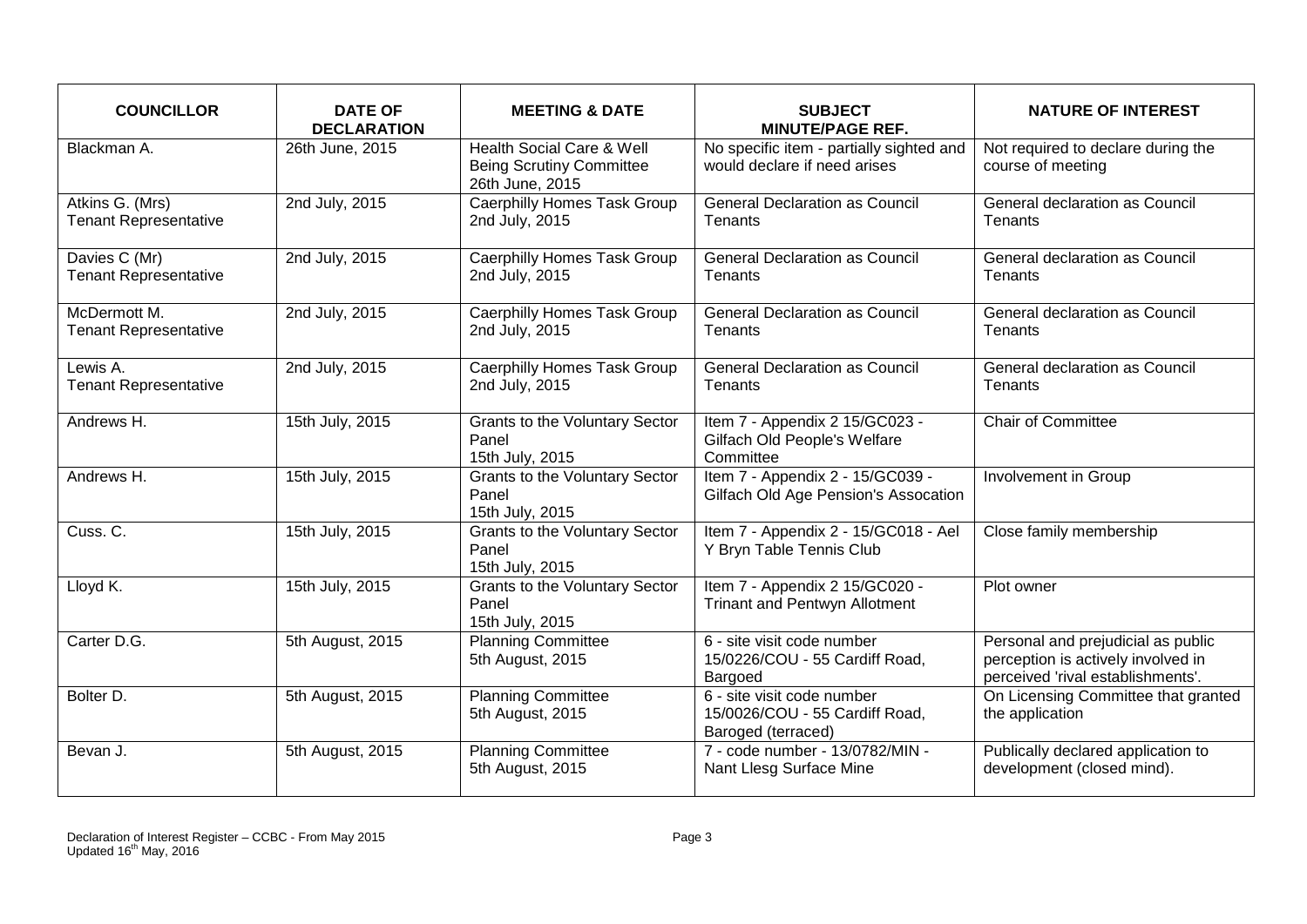| <b>COUNCILLOR</b>    | <b>DATE OF</b><br><b>DECLARATION</b> | <b>MEETING &amp; DATE</b>                                                    | <b>SUBJECT</b><br><b>MINUTE/PAGE REF.</b>                             | <b>NATURE OF INTEREST</b>                                                                                                     |
|----------------------|--------------------------------------|------------------------------------------------------------------------------|-----------------------------------------------------------------------|-------------------------------------------------------------------------------------------------------------------------------|
| Carter D.G.          | 9 <sup>th</sup> September, 2015      | <b>Planning Committee</b><br>9 <sup>th</sup> September, 2015                 | 6A, Preface item, code no.<br>15/0266/COU<br>55 Cardiff Road, Bargoed | Prejudicial interest in that he is<br>closely involved with what could be<br>perceived as rival establishments                |
| Bolter D.            | 9 <sup>th</sup> September, 2015      | <b>Planning Committee</b><br>9 <sup>th</sup> September, 2015                 | 6A, Preface item, code no.<br>15/0266/COU<br>55 Cardiff Road, Bargoed | On the Licensing Committee that<br>granted the Licensee application                                                           |
| Taylor J.            | 9 <sup>th</sup> September, 2015      | <b>Planning Committee</b><br>9 <sup>th</sup> September, 2015                 | Agenda item 6 - code no.<br>15/0043/Full                              | Speaker in objection to the<br>application is well known to him                                                               |
| Aldworth E.M.        | 9 <sup>th</sup> September, 2015      | <b>Planning Committee</b><br>9 <sup>th</sup> September, 2015                 | Agenda item 6 - code no.<br>15/0043/Full                              | Family friend lives in close proximity<br>to development and would be directly<br>affected by it                              |
| Gale J.              | 9 <sup>th</sup> September, 2015      | <b>Planning Committee</b><br>9 <sup>th</sup> September, 2015                 | Agenda item 11 - code no.<br>14/0024/Full                             | Lives in very close proximity to the<br>proposed development                                                                  |
| Davies D.T.          | 29 <sup>th</sup> September, 2015     | Council<br>29 <sup>th</sup> September, 2015                                  | Amendment to taxi licensing fees<br>2015/16                           | Family member in the licensing trade                                                                                          |
| Fussell J.E.         | 30 <sup>th</sup> September, 2015     | Policy & Resources Scrutiny<br>Committee<br>30 <sup>th</sup> September, 2015 | Agenda item 16 - Discretionary rate<br>relief applications            | Member of Company of company<br>referred to in report (volunteer). No<br>requirement to leave room as item not<br>discussed.  |
| Bolter <sub>D.</sub> | 1 <sup>st</sup> October, 2015        | Licensing & Gambling Sub-<br>Committee<br>1 <sup>st</sup> October, 2015      | 3. Review of Cefn Fforest Stores                                      | Sat on the original Sub-Committee<br>which granted the licence (personal<br>not prejudicial), no need to leave the<br>meeting |
| Bolter D.            | 1 <sup>st</sup> October, 2015        | Licensing & Gambling Sub-<br>Committee<br>1 <sup>st</sup> October, 2015      | 3. Review of Cefn Fforest Stores                                      | Personal (non-prejudicial) interest -<br>knows PC Lang as he works in his<br>ward                                             |
| David W.             | 1 <sup>st</sup> October, 2015        | Licensing & Gambling Sub-<br>Committee<br>1 <sup>st</sup> October, 2015      | 3. Review of Cefn Fforest Storest                                     | Personal (non-prejudicial) interest -<br>respondent resides in his ward                                                       |
| David W.             | 7 <sup>th</sup> October, 2015        | <b>Planning Committee</b><br>7 <sup>th</sup> October, 2015                   | 14. 14/0836/Full - The Surgery,<br>Oakfield Street, Ystrad Mynach     | Is a patient at the surgery                                                                                                   |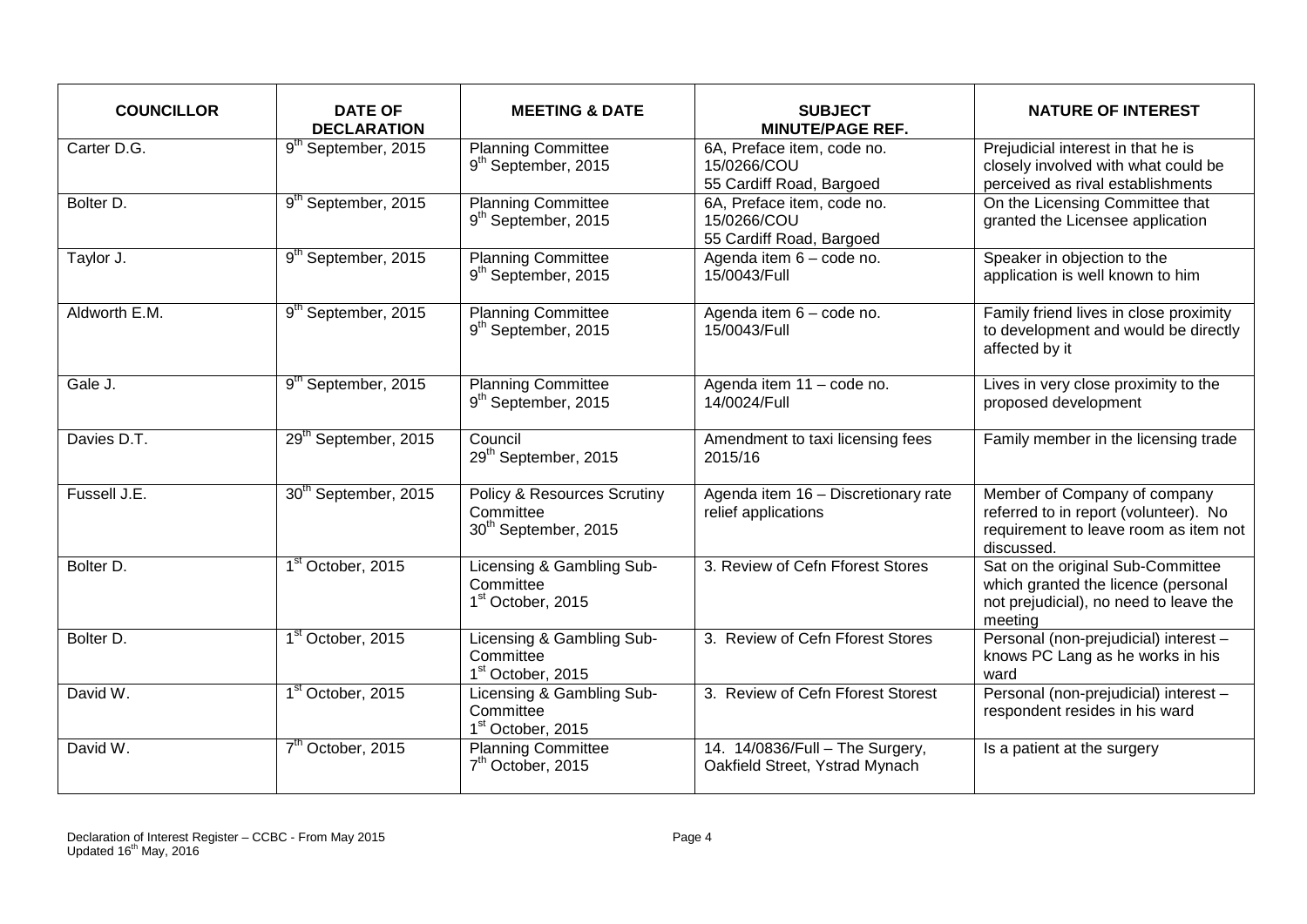| <b>COUNCILLOR</b> | <b>DATE OF</b><br><b>DECLARATION</b> | <b>MEETING &amp; DATE</b>                                                                            | <b>SUBJECT</b><br><b>MINUTE/PAGE REF.</b>                                   | <b>NATURE OF INTEREST</b>                                                                                                                       |
|-------------------|--------------------------------------|------------------------------------------------------------------------------------------------------|-----------------------------------------------------------------------------|-------------------------------------------------------------------------------------------------------------------------------------------------|
| David W.          | 7 <sup>th</sup> October, 2015        | <b>Planning Committee</b><br>7 <sup>th</sup> October, 2015                                           | 5. 15/0023/COU - Manchester<br>House, Clifton Street, Caerphilly            | Speaker in objection to the<br>application is a close friend of his son                                                                         |
| Bolter D.         | 7 <sup>th</sup> October, 2015        | <b>Planning Committee</b><br>7 <sup>th</sup> October, 2015                                           | 14. 14/0836/Full - The Surgery,<br>Oakfield Street, Ystrad Mynach           | Is a patient at the surgery.                                                                                                                    |
| Gale J.           | 7 <sup>th</sup> October, 2015        | <b>Planning Committee</b><br>7 <sup>th</sup> October, 2015                                           | 18. 15/0669/Full - Fwrrwm Ishta<br>House, Machen                            | Lives in close proximity to<br>development and would be directly<br>affected by it                                                              |
| James K.          | 14 <sup>th</sup> October, 2015       | Cabinet<br>14 <sup>th</sup> October, 2015                                                            | 6. CCBC Education Transport MTFP<br>Update                                  | School Governor for Abercarn<br><b>Primary School</b>                                                                                           |
| Binding L.        | 22 <sup>nd</sup> October, 2015       | <b>Special Policy &amp; Resources</b><br><b>Scrutiny Committee</b><br>22 <sup>nd</sup> October, 2015 | 5. The use of bed and breakfast<br>accommodation for emergency<br>housing   | Personal (non-prejudicial) - volunteer<br>with the Caerphilly Churches Night<br>Shelter Scheme                                                  |
| Aldworth E.M.     | 27 <sup>th</sup> October, 2015       | <b>Regeneration &amp; Environment</b><br><b>Scrutiny Committee</b><br>27 <sup>th</sup> October, 2015 | 7. Proposed charge to the CCBC CIL<br>Regulation 123 list of infrastructure | Personal (non-prejudicial) lives near a<br>site mentioned in the report. Non-<br>prejudicial as relates to regulations<br>(and not development) |
| Atkins G.         | 29 <sup>th</sup> October, 2015       | <b>Caerphilly Homes Task Group</b><br>29 <sup>th</sup> October, 2015                                 | All - Personal                                                              | Tenant - Caerphilly Homes                                                                                                                       |
| Davies C.         | 29 <sup>th</sup> October, 2015       | <b>Caerphilly Homes Task Group</b><br>29 <sup>th</sup> October, 2015                                 | All - Personal                                                              | Tenant - Caerphilly Homes                                                                                                                       |
| Bolter D.         | 4 <sup>th</sup> November, 2015       | <b>Planning Committee</b><br>4 <sup>th</sup> November, 2015                                          | 8. 14/0836/Full - The Surgery,<br>Oakfield Street, Ystrad Mynach            | Is a patient at the surgery                                                                                                                     |
| David W.          | 4 <sup>th</sup> November, 2015       | <b>Planning Committee</b><br>4 <sup>th</sup> November, 2015                                          | 8. 14/0836/Full - The Surgery,<br>Oakfield Street, Ystrad Mynach            | Is a patient at the surgery                                                                                                                     |
| Aldworth E.M.     | 4 <sup>th</sup> November, 2015       | <b>Planning Committee</b><br>4 <sup>th</sup> November, 2015                                          | 13. 15/0023/EOU - Manchester<br>House, Caerphilly                           | Relative rents a premises from the<br>applicant                                                                                                 |
| David W.          | 4 <sup>th</sup> November, 2015       | <b>Planning Committee</b><br>4 <sup>th</sup> November, 2015                                          | 13. 15/0023/EOU - Manchester<br>House, Caerphilly                           | Speaker in objection to the<br>application as a close friend of his<br>son                                                                      |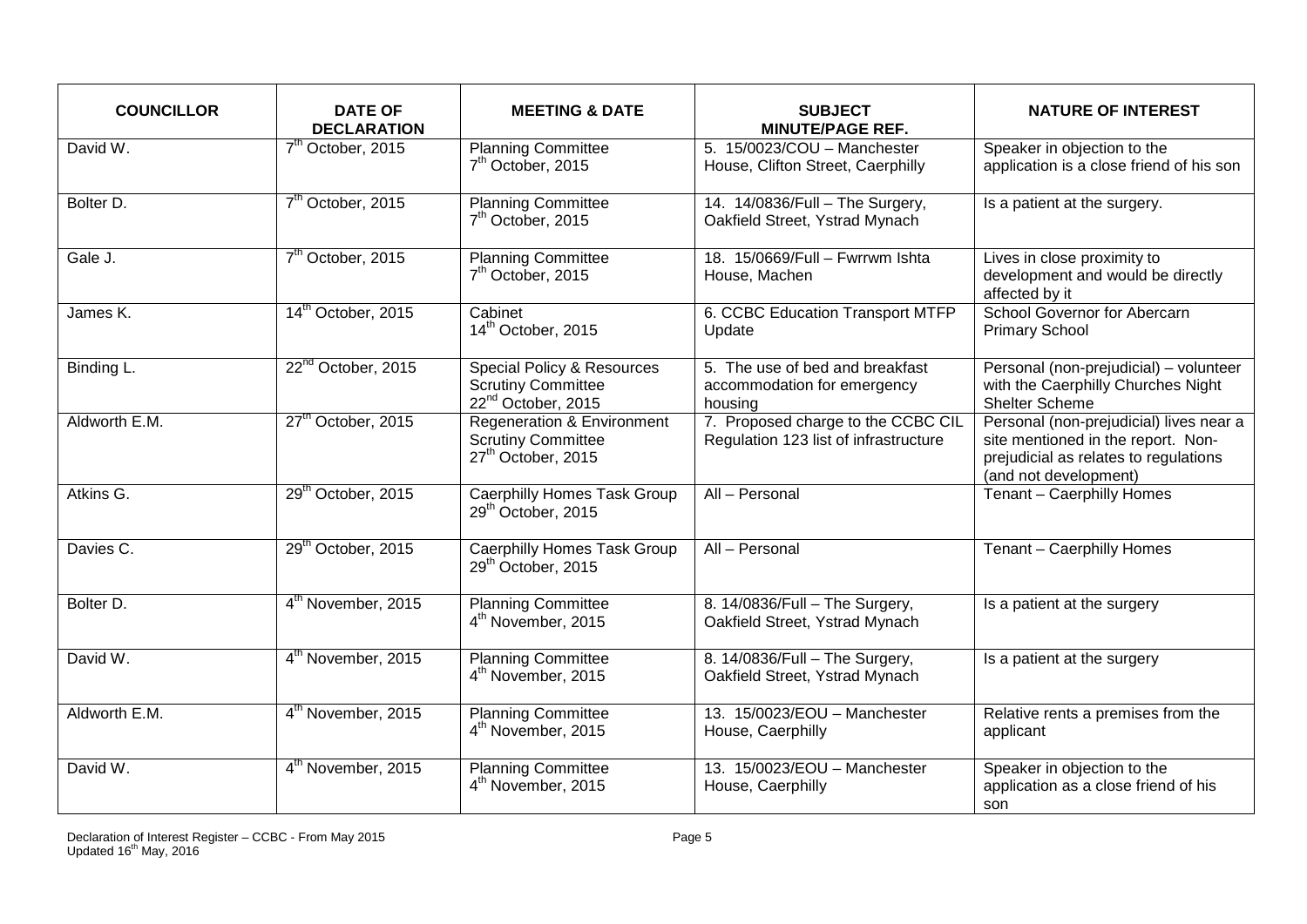| <b>COUNCILLOR</b> | <b>DATE OF</b><br><b>DECLARATION</b> | <b>MEETING &amp; DATE</b>                                                                                                  | <b>SUBJECT</b><br><b>MINUTE/PAGE REF.</b>                                               | <b>NATURE OF INTEREST</b>                                                                                                                                                                                                                |
|-------------------|--------------------------------------|----------------------------------------------------------------------------------------------------------------------------|-----------------------------------------------------------------------------------------|------------------------------------------------------------------------------------------------------------------------------------------------------------------------------------------------------------------------------------------|
| Hardacre D.T.     | 20 <sup>th</sup> November, 2015      | <b>Planning Committee Site Visit</b><br>20 <sup>th</sup> November, 2015                                                    | 15/0978/Full - land at Ogilvie<br>Terrace, Deri                                         | Resident directly affected by the<br>proposals.                                                                                                                                                                                          |
| Gardiner L.       | 23 <sup>rd</sup> November, 2015      | Planning Committee Site Visit<br>23rd November, 2015                                                                       | 15/0670/Full - former Saron<br>Congregational Church, Bedwas                            | Related to applicant                                                                                                                                                                                                                     |
| Bevan J.          | 24 <sup>th</sup> November, 2015      | Licensing of Gambling Sub-<br>Committee<br>24 <sup>th</sup> November, 2015                                                 | 3. Application for a new premises<br>licence (Llechwen Hall)                            | Personal (non-prejudicial) - A. Brown<br>(EHO) is a former neighbour                                                                                                                                                                     |
| Woodyatt R.       | 23 <sup>rd</sup> November, 2015      | <b>Special Meeting</b><br>Health, Social Care & Well<br><b>Being Scrutiny Committee</b><br>23 <sup>rd</sup> November, 2015 | Draft Savings Proposals 2016                                                            | Family Member who works in Social<br>Services. Advised that as he was<br>attending as the respective cabinet<br>Member, and as it was a personal<br>and not a prejudicial interest, he<br>would not be required to leave the<br>meeting. |
| Aldworth E.M.     | 23rd November, 2015                  | <b>Special Meeting</b><br>Health, Social Care & Well<br><b>Being Scrutiny Committee</b><br>23 <sup>rd</sup> November, 2015 | Ref. SS03 - Blackwood Resource<br>Centre £50K (part year).                              | Relation who works at the centre.<br>Left the meeting when the item was<br>discussed.                                                                                                                                                    |
| Aldworth E.M.     | 23 <sup>rd</sup> November, 2015      | <b>Special Meeting</b><br>Health, Social Care & Well<br><b>Being Scrutiny Committee</b><br>23 <sup>rd</sup> November, 2015 | Ref. SS04 - Reduction in Barnados<br>Family Support & Young Carers<br>Contracts £50K    | Relation who works for the<br>organisation - left the meeting when<br>the items was discussed                                                                                                                                            |
| Aldworth E.M.     | 23 <sup>rd</sup> November, 2015      | <b>Special Meeting</b><br>Health, Social Care & Well<br><b>Being Scrutiny Committee</b><br>23 <sup>rd</sup> November, 2015 | Ref. SS07 - Review of Children's<br>Services Locality Structure £77K<br>(Part Year)     | Relation who works in the service -<br>left the meeting when the item was<br>discussed                                                                                                                                                   |
| Aldworth E.M.     | 23 <sup>rd</sup> November, 2015      | <b>Special Meeting</b><br>Health, Social Care & Well<br><b>Being Scrutiny Committee</b><br>23 <sup>rd</sup> November, 2015 | Ref. SS36 - Externalisation of Care<br>Provision Within Supported Living<br>Homes £108K | Relative who lives in supported<br>accommodation - left the meeting<br>when the items was discussed                                                                                                                                      |
| Ackerman L.       | 23 <sup>rd</sup> November, 2015      | <b>Special Meeting</b><br>Health, Social Care & Well<br><b>Being Scrutiny Committee</b><br>23rd November, 2015             | Ref. SS14 - Decommission of Care &<br>Repair (Safety at Home) Contracts<br>£12k         | On the Board of Care & Repair. As it<br>was personal and not prejudicial she<br>was not required to leave the<br>meeting.                                                                                                                |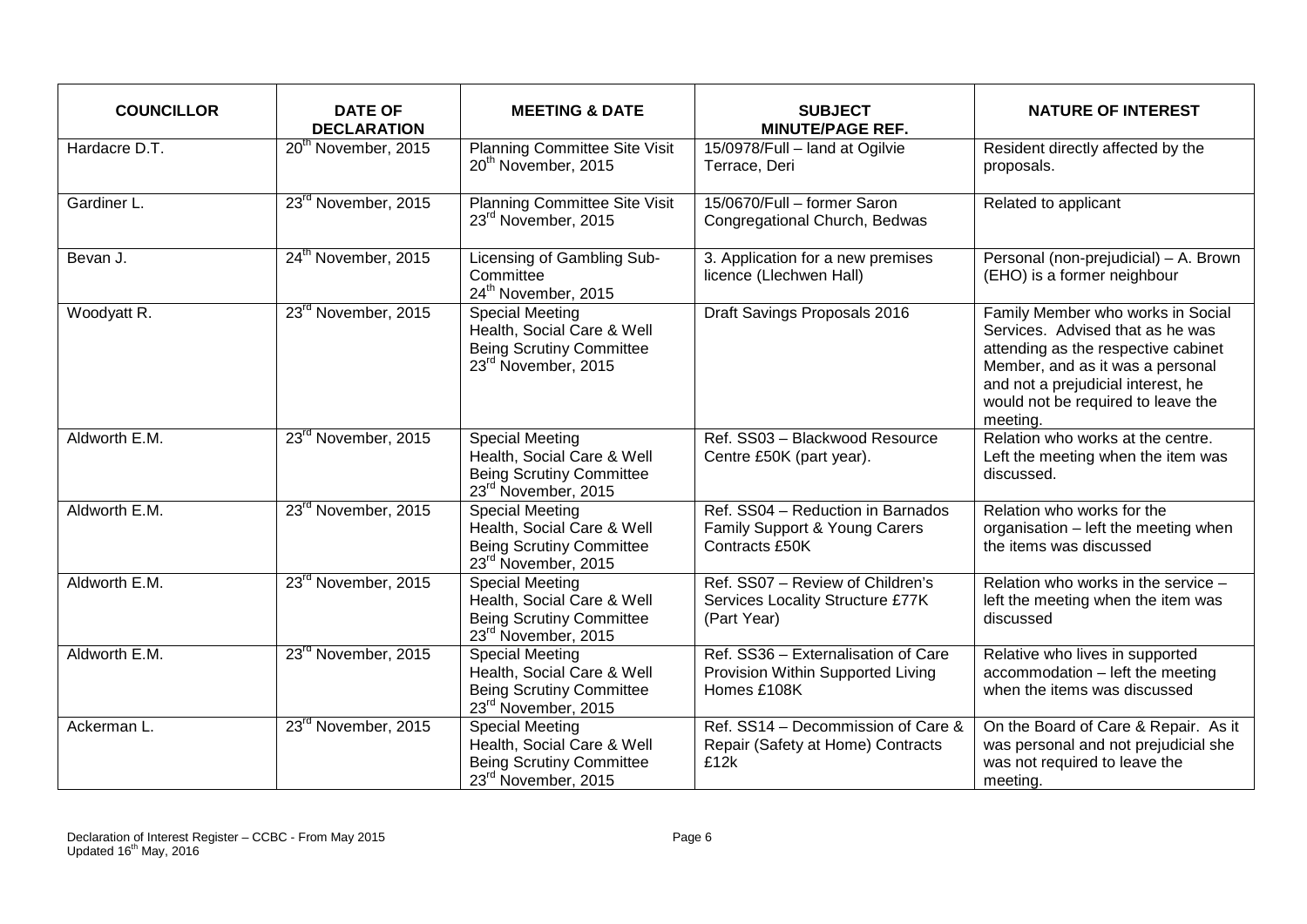| <b>COUNCILLOR</b> | <b>DATE OF</b><br><b>DECLARATION</b> | <b>MEETING &amp; DATE</b>                                                                                                  | <b>SUBJECT</b><br><b>MINUTE/PAGE REF.</b>                                                | <b>NATURE OF INTEREST</b>                                                                                                                                 |
|-------------------|--------------------------------------|----------------------------------------------------------------------------------------------------------------------------|------------------------------------------------------------------------------------------|-----------------------------------------------------------------------------------------------------------------------------------------------------------|
| Ackerman L.       | 23 <sup>rd</sup> November, 2015      | <b>Special Meeting</b><br>Health, Social Care & Well<br><b>Being Scrutiny Committee</b><br>23rd November, 2015             | Ref. SS15 - Decommission of GAVO<br>Contract £5k                                         | On the Voluntary Sector Liaison<br>Committee. As it was personal and<br>not prejudicial not required to leave<br>the meeting.                             |
| Ackerman L.       | 23 <sup>rd</sup> November, 2015      | <b>Special Meeting</b><br>Health, Social Care & Well<br><b>Being Scrutiny Committee</b><br>23rd November, 2015             | Ref: PP12 - Reducer Operational<br>Breakfast Clubs Staff cover by 1 hour<br>per day £50K | As having a family member<br>attending/due to attend primary<br>schools. At it was personal and not<br>prejudicial, not required to leave the<br>meeting. |
| Ackerman L.       | 23 <sup>rd</sup> November, 2015      | <b>Special Meeting</b><br>Health, Social Care & Well<br><b>Being Scrutiny Committee</b><br>23 <sup>rd</sup> November, 2015 | Ref: PP03 - Increase Price of School<br>Meals at Primary Schools £28k                    | As having a family member<br>attending/due to attend primary<br>schools. As it was personal and not<br>prejudicial, not required to leave the<br>meeting. |
| Pritchard J.A.    | 23 <sup>rd</sup> November, 2015      | <b>Special Meeting</b><br>Health, Social Care & Well<br><b>Being Scrutiny Committee</b><br>23rd November, 2015             | Ref: SS15 - Decommissioning of<br><b>GAVO Contract £5k</b>                               | Being on the Voluntary Sector Liaison<br>Committee. As it was personal and<br>not prejudicial not required to leave<br>the meeting.                       |
| Pritchard J.A.    | 23rd November, 2015                  | <b>Special Meeting</b><br>Health, Social Care & Well<br><b>Being Scrutiny Committee</b><br>23 <sup>rd</sup> November, 2015 | Ref: PP12 - Reduce Operational<br>Breakfast Clubs Staff Cover by 1 hour<br>per day £60K  | Being a school governor. As it was<br>personal and not prejudicial, not<br>required to leave the meeting.                                                 |
| Pritchard J.A.    | 23 <sup>rd</sup> November, 2015      | <b>Special Meeting</b><br>Health, Social Care & Well<br><b>Being Scrutiny Committee</b><br>23 <sup>rd</sup> November, 2015 | Ref: PP03 - Increase Price of School<br>Meals at Primary Schools £28k                    | Being a school governor.                                                                                                                                  |
| Luke C.           | 23 <sup>rd</sup> November, 2015      | <b>Special Meeting</b><br>Health, Social Care & Well<br><b>Being Scrutiny Committee</b><br>23rd November, 2015             | Ref: SS15 - Decommissioning of<br><b>GAVO Contract £5k</b>                               | Being on the Voluntary Sector Liaison<br>Committee). As it was personal and<br>not prejudicial not required to leave<br>the meeting.                      |
| Veater M.         | 23 <sup>rd</sup> November, 2015      | <b>Special Meeting</b><br>Health, Social Care & Well<br><b>Being Scrutiny Committee</b><br>23 <sup>rd</sup> November, 2015 | Ref: SS15 - Decommission of GAVO<br>Contract £5k                                         | Being on the Voluntary Sector Liaison<br>Committee). As it was personal and<br>not prejudicial, not required to leave<br>the meeting.                     |
| Cook P.           | 23 <sup>rd</sup> November, 2015      | <b>Special Meeting</b><br>Health, Social Care & Well<br><b>Being Scrutiny Committee</b><br>23rd November, 2015             | Ref SS24 - Review Independent<br>Sector Domiciliary Care Packages<br>£160k               | Husband receives domiciliary care.<br>At it was personal and not prejudicial<br>she was not required to leave the<br>meeting.                             |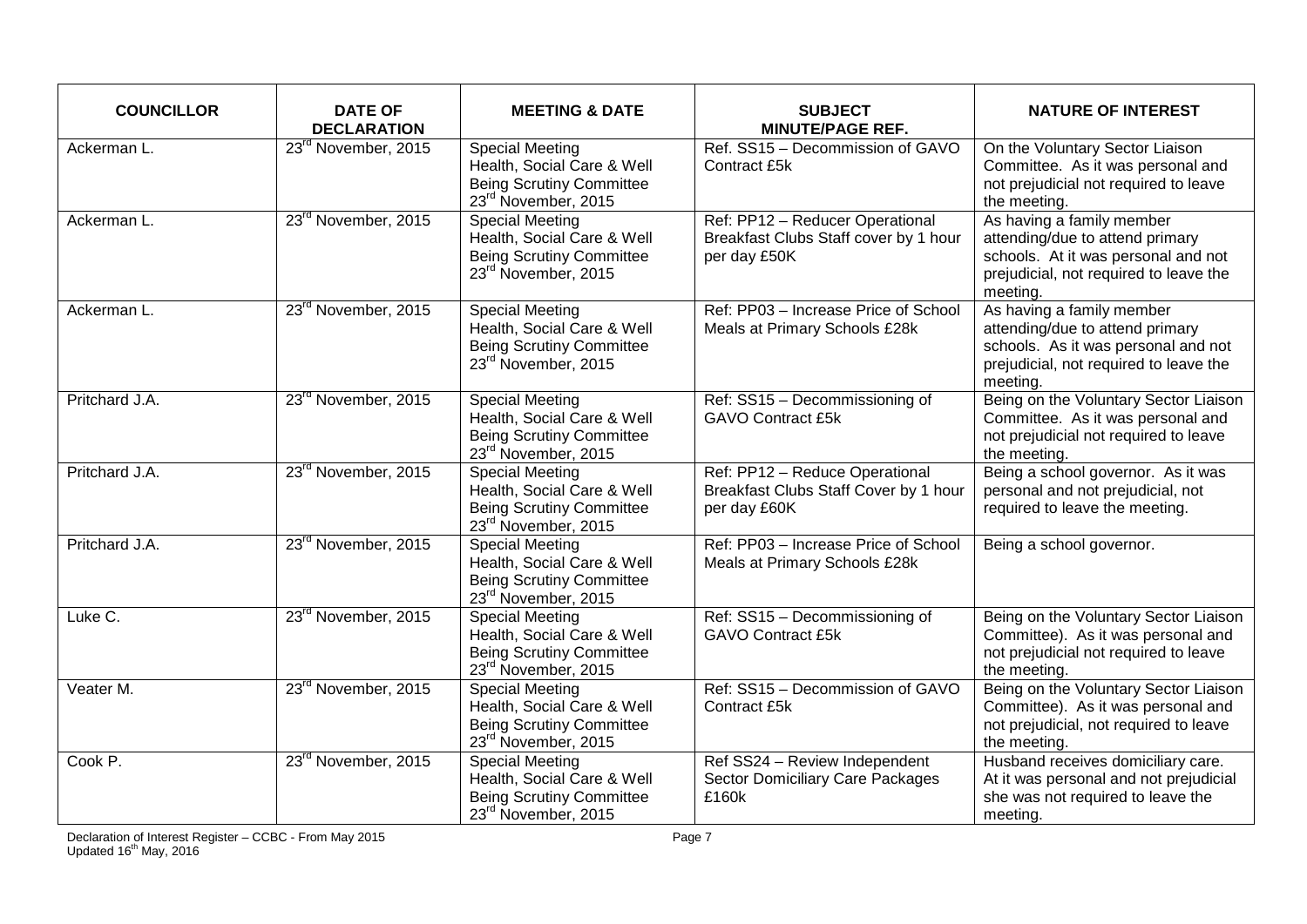| <b>COUNCILLOR</b> | <b>DATE OF</b><br><b>DECLARATION</b> | <b>MEETING &amp; DATE</b>                                                                                                  | <b>SUBJECT</b><br><b>MINUTE/PAGE REF.</b>                                                    | <b>NATURE OF INTEREST</b>                                                                                                                                 |
|-------------------|--------------------------------------|----------------------------------------------------------------------------------------------------------------------------|----------------------------------------------------------------------------------------------|-----------------------------------------------------------------------------------------------------------------------------------------------------------|
| Gordon C.         | 23 <sup>rd</sup> November, 2015      | <b>Special Meeting</b><br>Health, Social Care & Well<br><b>Being Scrutiny Committee</b><br>23 <sup>rd</sup> November, 2015 | Ref: PP12 Reduce Operational<br>Breakfast Clubs Staff Cover by 1 hour<br>per day £60k        | As having a family member<br>attending/due to attend primary<br>schools. At it was personal and not<br>prejudicial, not required to leave the<br>meeting. |
| Gordon C.         | 23 <sup>rd</sup> November, 2015      | <b>Special Meeting</b><br>Health, Social Care & Well<br><b>Being Scrutiny Committee</b><br>23rd November, 2015             | Ref: PP03 Increase Price of School<br>Meals at Primary schools £28                           | Having a family member<br>attending/due to attend primary<br>schools. As it was personal and not<br>prejudicial, not required to leave the<br>meeting.    |
| Rees. A.          | 23rd November, 2015                  | <b>Special Meeting</b><br>Health, Social Care & Well<br><b>Being Scrutiny Committee</b><br>23 <sup>rd</sup> November, 2015 | Ref: PP12 Reduce Operational<br>Breakfast Clubs Staff Cover by 1 hour<br>per day £60k        | Having a family member<br>attending/due to attend primary<br>schools. As it was personal and not<br>prejudicial, not required to leave the<br>meeting.    |
| Rees A.           | 23 <sup>rd</sup> November, 2015      | <b>Special Meeting</b><br>Health, Social Care & Well<br><b>Being Scrutiny Committee</b><br>23 <sup>rd</sup> November, 2015 | Ref: PP03 - Increase Price of school<br>Meals at Primary Schools £28k                        | Having a family member<br>attending/due to attend primary<br>schools. As it was personal and not<br>prejudicial, not required to leave the<br>meeting.    |
| Skrivens S.       | 23 <sup>rd</sup> November, 2015      | <b>Special Meeting</b><br>Health, Social Care & Well<br><b>Being Scrutiny Committee</b><br>23 <sup>rd</sup> November, 2015 | Ref: PP12 Reduce Operational<br><b>Breakfast Clubs Staff Cover by 1</b><br>Hour per day £60k | Having a family member<br>attending/due to attend primary<br>schools. As it was personal and not<br>prejudicial, not required to leave the<br>meeting.    |
| Skrivens S.       | 23 <sup>rd</sup> November, 2015      | <b>Special Meeting</b><br>Health, Social Care & Well<br><b>Being Scrutiny Committee</b><br>23 <sup>rd</sup> November, 2015 | Ref: PP03 Increase Price of School<br>Meals at Primary Schools £28k                          | Having a family member<br>attending/due to attend primary<br>schools. As it was personal and not<br>prejudicial not required to leave the<br>meeting.     |
| Jones L.          | 23 <sup>rd</sup> November, 2015      | <b>Special Meeting</b><br>Health, Social Care & Well<br><b>Being Scrutiny Committee</b><br>23rd November, 2015             | Ref: PP01 Increase Price of School<br>Meals at Secondary Schools £24k                        | Having a family member<br>attending/due to attend primary<br>schools. As it was personal and not<br>prejudicial, not required to leave the<br>meeting.    |
| Jones L.          | 23 <sup>rd</sup> November, 2015      | <b>Special Meeting</b><br>Health, Social Care & Well<br><b>Being Scrutiny Committee</b>                                    | Ref: PP12 Reduce Operational<br><b>Breakfast Clubs Staff Cover by 1</b><br>Hour Per day £60K | Having a family member<br>attending/due to attend primary<br>schools. As it was personal and not                                                          |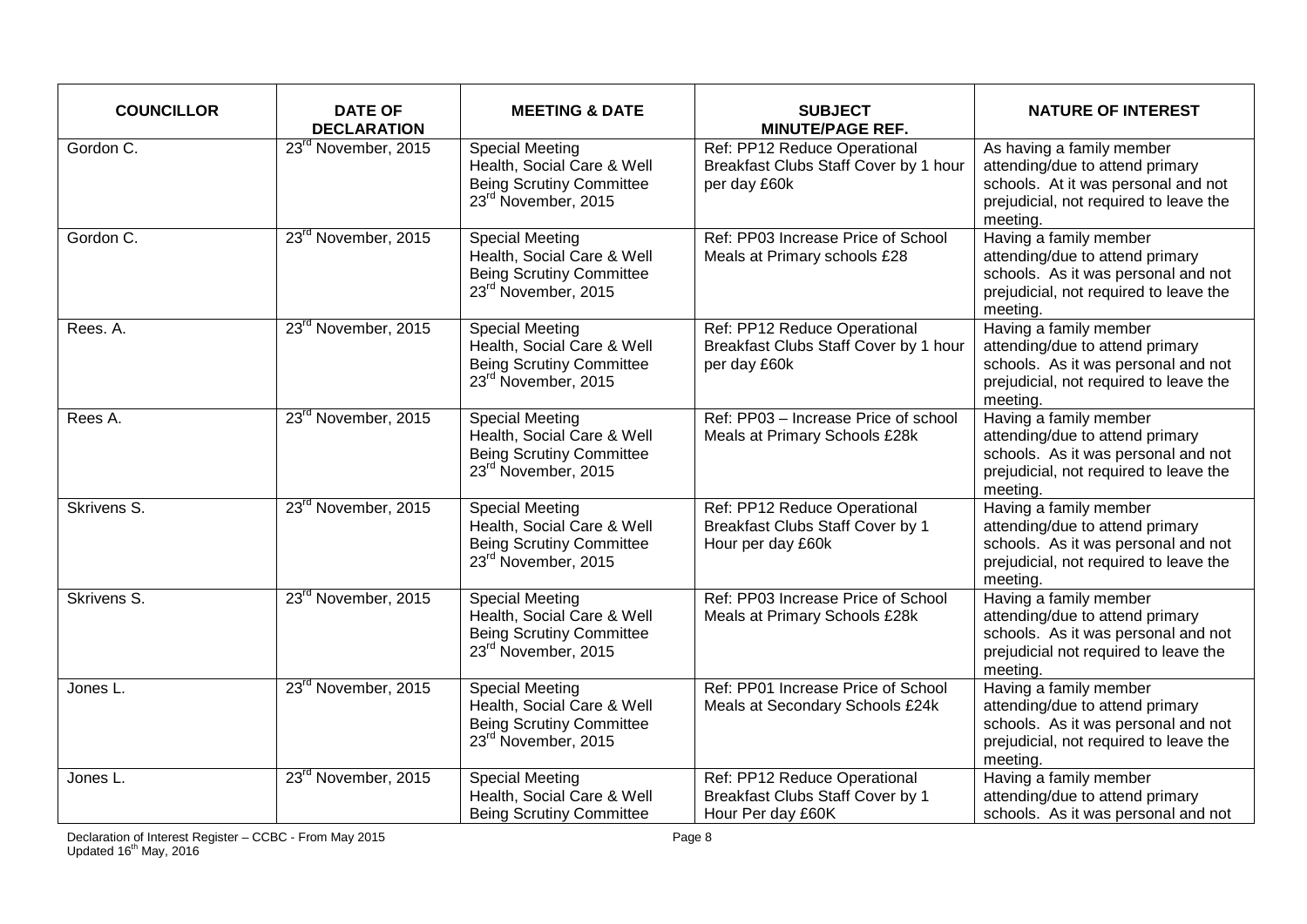| <b>COUNCILLOR</b> | <b>DATE OF</b><br><b>DECLARATION</b> | <b>MEETING &amp; DATE</b>                                                                             | <b>SUBJECT</b><br><b>MINUTE/PAGE REF.</b>                                    | <b>NATURE OF INTEREST</b>                                                                                            |
|-------------------|--------------------------------------|-------------------------------------------------------------------------------------------------------|------------------------------------------------------------------------------|----------------------------------------------------------------------------------------------------------------------|
|                   |                                      | 23 <sup>rd</sup> November, 2015                                                                       |                                                                              | prejudicial, not required to leave the<br>meeting.                                                                   |
| Williams T.       | 25 <sup>th</sup> November, 2015      | Cabinet<br>25 <sup>th</sup> November, 2015                                                            | Agenda item 5 - NOM - land<br>adjacent to Cefn Fforest Leisure<br>Centre     | Opposed to sale of the land declared<br>on original consideration                                                    |
| Davies D.T.       | 26 <sup>th</sup> November, 2015      | Special Regeneration &<br><b>Environment Scrutiny</b><br>Committee<br>26 <sup>th</sup> November, 2015 | 3. Draft savings proposals for<br>2016/17 - Bowling Green<br>Rationalisation | Member of Bargoed Bowls Club                                                                                         |
| Bevan J.          | 30 <sup>th</sup> November, 2015      | Cabinet<br>30 <sup>th</sup> November, 2015                                                            | 3. Application for a new premises<br>licence (35 High Street, Bargoed)       | Personal (non-prejudicial) - A. Brown<br>(EHO) is a former neighbour                                                 |
| Adams M.          | 9 <sup>th</sup> December, 2015       | <b>Planning Committee</b><br>9 <sup>th</sup> December, 2015                                           | 17. School Bungalow, Forest Hill,<br>Pontllanfraith, Blackwood               | One of the objectors is a work<br>colleague                                                                          |
| Rees D.           | 9 <sup>th</sup> December, 2015       | <b>Planning Committee</b><br>9 <sup>th</sup> December, 2015                                           | 13. Land at Oakdale Golf Course,<br>Course Lane, Oakdale, Blackwood          | Has played golf at the course and<br>undertaken work for the owner                                                   |
| Carter D.         | 9 <sup>th</sup> December, 2015       | <b>Planning Committee</b><br>9 <sup>th</sup> December, 2015                                           | 16. Bargoed RFC, Bargoed Park,<br>Park Road, Bargoed                         | Is Vice-President of the Club                                                                                        |
| Adams M.          | 21 <sup>st</sup> December, 2015      | <b>Planning Committee (Special)</b><br>21 <sup>st</sup> December, 2015                                | 15/1059/LA - School Bungalow,<br>Forest Hill, Pontllanfraith                 | One of the objectors to the application<br>is known to him                                                           |
| Rees D.           | 13th January, 2016                   | <b>Planning Committee</b><br>31 <sup>st</sup> January, 2016                                           | 15/0567/OUT - Land at Oakdale Golf<br>Course                                 | Played golf at the site, made previous<br>planning enquiry on behalf of owner<br>and friend objecting to application |
| Morgan S.         | 19 <sup>th</sup> January, 2016       | <b>Policy &amp; Resources Scrutiny</b><br>Committee<br>19 <sup>th</sup> January, 2016                 | 10. Leaseholder charges and<br>consultation arrangements                     | Property landlord - owns a leased<br>premises                                                                        |
| Woodyatt R.       | $20th$ January, 2016                 | Cabinet<br>20 <sup>th</sup> January, 2016                                                             | 14. Disposal of Dyffryn House (Ty<br>$Dyffryn) - exempt$                     | Previous declaration made when item<br>considered                                                                    |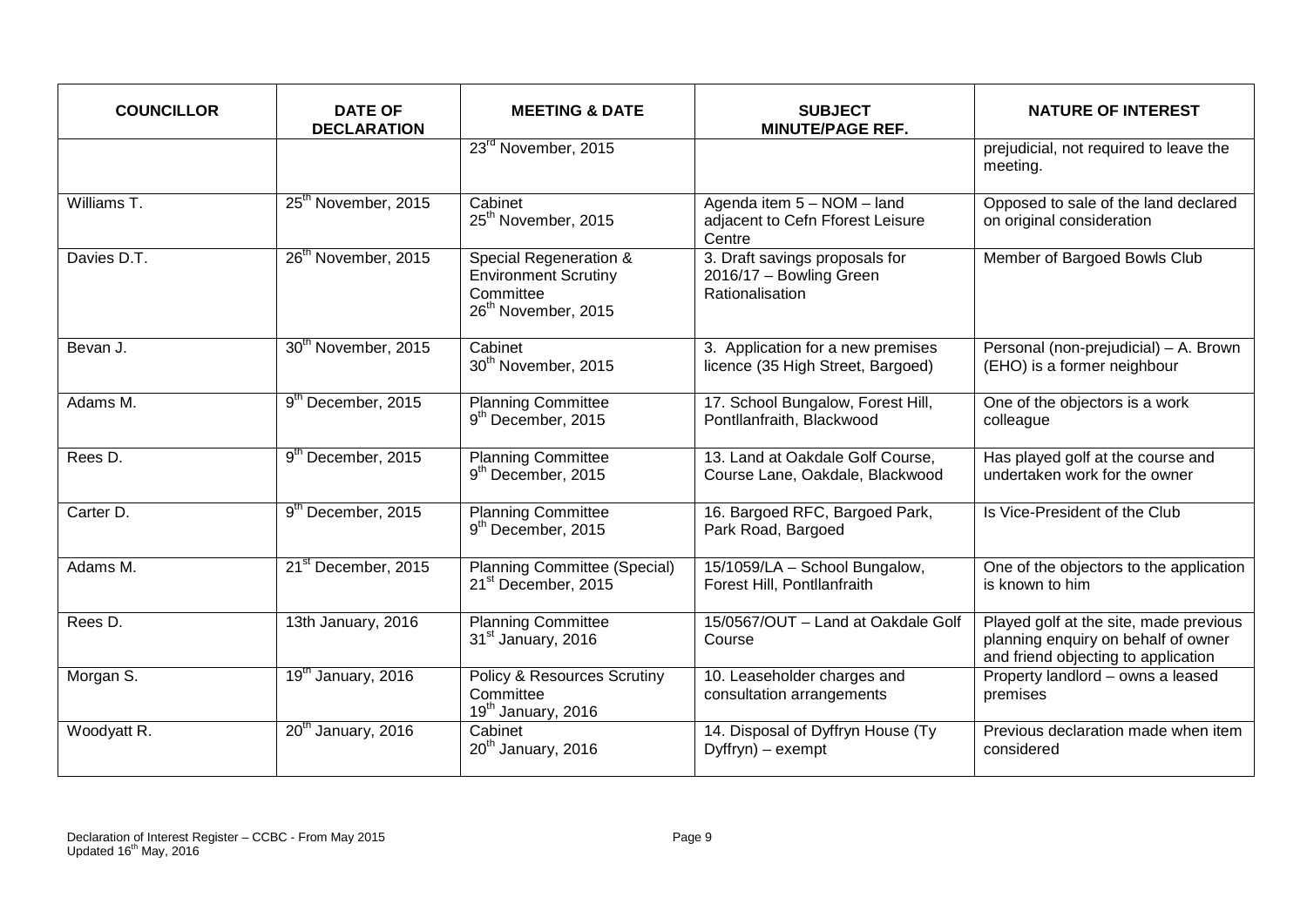| <b>COUNCILLOR</b> | <b>DATE OF</b><br><b>DECLARATION</b> | <b>MEETING &amp; DATE</b>                                                   | <b>SUBJECT</b><br><b>MINUTE/PAGE REF.</b>                                                              | <b>NATURE OF INTEREST</b>                                                                                          |
|-------------------|--------------------------------------|-----------------------------------------------------------------------------|--------------------------------------------------------------------------------------------------------|--------------------------------------------------------------------------------------------------------------------|
| George N.         | $20th$ January, 2016                 | Cabinet<br>20 <sup>th</sup> January, 2016                                   | 11. Community Centres Task and<br><b>Finish Group</b>                                                  | Personal/prejudicial interest in<br><b>Channel View Community Centre</b>                                           |
| Hardacre D.       | 20 <sup>th</sup> January, 2016       | Cabinet<br>20 <sup>th</sup> January, 2016                                   | 11. Community Centres Task & Finish<br>Group                                                           | Grandson caretaker at Deri<br><b>Community Centre</b>                                                              |
| Forehead C.       | 22 <sup>nd</sup> January, 2016       | <b>Gwent Police &amp; Crime Panel</b><br>22 <sup>nd</sup> January, 2016     | 4. Proposed appointment of the Chief<br>of Staff for Police and crime<br><b>Commissioner for Gwent</b> | Has known applicant/applicant family<br>in personal capacity                                                       |
| Woodyatt R.       | 17 <sup>th</sup> February, 2016      | Cabinet<br>17 <sup>th</sup> February, 2016                                  | 7. Groundwork Walls Update                                                                             | Director of Groundwork, Caerphilly                                                                                 |
| Mann C.P.         | 25 <sup>th</sup> February, 2016      | <b>SDAP</b><br>25 <sup>th</sup> February, 2016                              | 4. Lammas Eco Village Visit and One<br><b>Planet Development Update</b>                                | Personal and prejudicial has become<br>a "Friend of the Lammas Village"<br>following the visit                     |
| Cuss C.J.         | 1 <sup>st</sup> March, 2016          | <b>Policy &amp; Resources Scrutiny</b><br>Committee<br>$1st$ March, 2016    | 8. Review of community Improvement<br>of Community Safety Funds                                        | Personal Interest - Secretary of<br>Penydre Tenants & Residents<br>Association - listed in report                  |
| Sargent M.        | 3rd March, 2016                      | Caerphilly SACRE<br>3rd March, 2016                                         | 10. Feedback from WASACRE<br>meeting $-25^{th}$ November, 2015                                         | Personal interest - son is the WG<br>contact for SACRE                                                             |
| Rees D.           | 9 <sup>th</sup> March, 2016          | <b>Planning Committee</b><br>$9th$ March, 2016                              | 15/0567/OUT - Land at Oakdale Golf<br>Course                                                           | Played golf at the site, made previous<br>planning enquiry on behalf of owner.<br>Friend objecting to application. |
| David W.          | $9th$ March, 2016                    | <b>Planning Committee</b><br>$9th$ March, 2016                              | 15/1258/Full - Land at Penywrlod,<br>Gelligaer                                                         | Having previously expressed his<br>objection to the development,<br>predisposed closed mind.                       |
| Bevan J.          | 10 <sup>th</sup> March, 2016         | Licensing Sub-Committee (Taxi<br>& General)<br>10 <sup>th</sup> March, 2016 | 3. Hackney Carriage/Private Hire<br>Vehicle Licenses - Mr. J. Emery                                    | Personal interest - applicant's father<br>is known to Councillor Bevan.                                            |
| Skivens S.        | 22 <sup>nd</sup> March, 2016         | Health Social Care & Wellbeing<br>Scrutiny<br>22 <sup>nd</sup> March, 2016  | Agenda item 6 - Welsh Ambulance<br><b>Service Trust</b>                                                | Personal Interest - Brother works for<br>St. John's Ambulance                                                      |
| Ackerman L.       | 22 <sup>nd</sup> March, 2016         | Health Social Care & Wellbeing<br>Scrutiny<br>22 <sup>nd</sup> March, 2016  | Agenda item 10 - Intermediate Care<br>Fund 2016/17                                                     | Personal interest - mother is in care<br>home                                                                      |